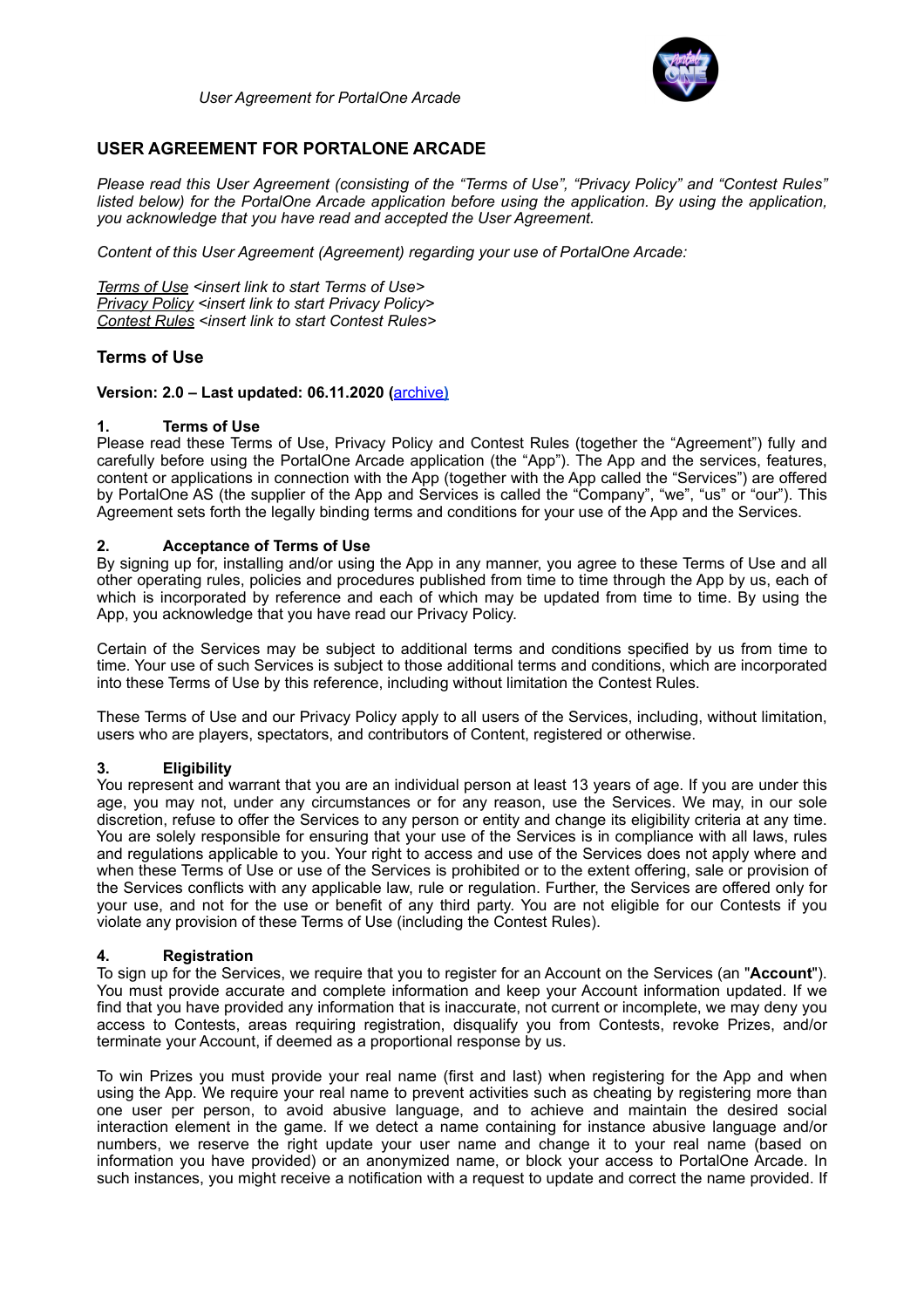

you have received such a notification and/or been blocked from the App, and you believe this is unwarranted based on the terms of this Agreement, please contact PortalOne at: [hello@portalone.com](mailto:hello@portalone.com)*.*

You shall not: (i) select or use as a username a name of another person with the intent to impersonate that person; (ii) use as a username a name subject to any rights of a person other than you without appropriate authorization; or (iii) use, as a username, a name that is otherwise offensive, vulgar or obscene. You are solely responsible for the activity that occurs on your Account and for keeping your Account password and login credentials secure. You may never use another person's user Account or registration information for the Services without permission. You must notify us immediately of any breach of security or unauthorized use of your Account.

You may establish, maintain, use and control only one Account on the Service. Each Account on the Service may only be owned, maintained, used and controlled by one individual. In the event we determine that you have opened, maintained, used or controlled more than one Account, in addition to any other rights that we may have, we reserves the right to suspend or terminate any or all of your accounts and terminate, withhold or revoke the awarding of any Prizes.

#### **5. Content**

For purposes of these Terms of Use, the term "**Content**" includes, without limitation, information, data, text, photographs, videos, audio clips, written posts and comments, software, scripts, graphics, and interactive features generated, provided, or otherwise made accessible on or through the Services. For the purposes of this Agreement, "Content" also includes all User Content (as defined below).

All Content added, created, uploaded, submitted, distributed, or posted to the Services by users (collectively "**User Content**"), whether publicly posted or privately transmitted, is the sole responsibility of the person who originated such User Content. You represent that all User Content provided by you is accurate, complete, up-to-date, and in compliance with all applicable laws, rules and regulations. You retain ownership of any and all User Content created and/or uploaded by you. You acknowledge that all Content, including User Content, accessed by you using the Services is at your own risk and you will be solely responsible for any damage or loss to you or any other party resulting therefrom. We do not guarantee that any Content you access on or through the Services is or will continue to be accurate.

The Services may contain Content specifically provided by us, our partners or our users and such Content is protected by copyrights, trademarks, service marks, patents, trade secrets or other proprietary rights and laws. You shall abide by and maintain all copyright notices, information, and restrictions contained in any Content accessed through the Services.

Subject to these Terms of Use, we grant each user of the Services a worldwide, non-exclusive, nonsublicensable and non-transferable license to use (i.e., to download and display locally) Content solely for purposes of using the Services. Use, reproduction, modification, distribution or storage of any Content (other than your User Content) for other than purposes of using the Services is expressly prohibited without prior written permission from us. You shall not sell, license, rent, or otherwise use or exploit any Content (other than your User Content) for commercial use or in any way that violates any third party right.

By submitting User Content through the Services, you hereby do and shall grant us a worldwide, nonexclusive, perpetual, royalty-free, fully paid, sublicensable and transferable license to use, edit, modify, manipulate, truncate, aggregate, reproduce, distribute, prepare derivative works of, display, perform, and otherwise fully exploit the User Content in connection with the App, the Services and our (and our successors' and assigns') businesses, including without limitation for promoting and redistributing part or all of the App or the Services (and derivative works thereof) in any media formats and through any media channels (including, without limitation, third party websites and feeds), and including after your termination of your Account or the Services. For the sake of clarity, to the extent any User Content you submit includes your name, likeness, voice, video, or photograph, you acknowledge and agree that the foregoing license of this Section 5 shall apply to the same. You also hereby do and shall grant each user of the App and/or the Services a non-exclusive, perpetual license to access your User Content through the App and/ or the Services, and to use, edit, modify, reproduce, distribute, prepare derivative works of, display and perform such User Content, including after your termination of your Account or the Services.

For clarity, the foregoing license granted to our users and us does not affect your ownership or privacy rights in your User Content (as detailed in our Privacy Policy). You represent and warrant that you have all rights to grant such licenses to us without infringement or violation of any applicable laws or third party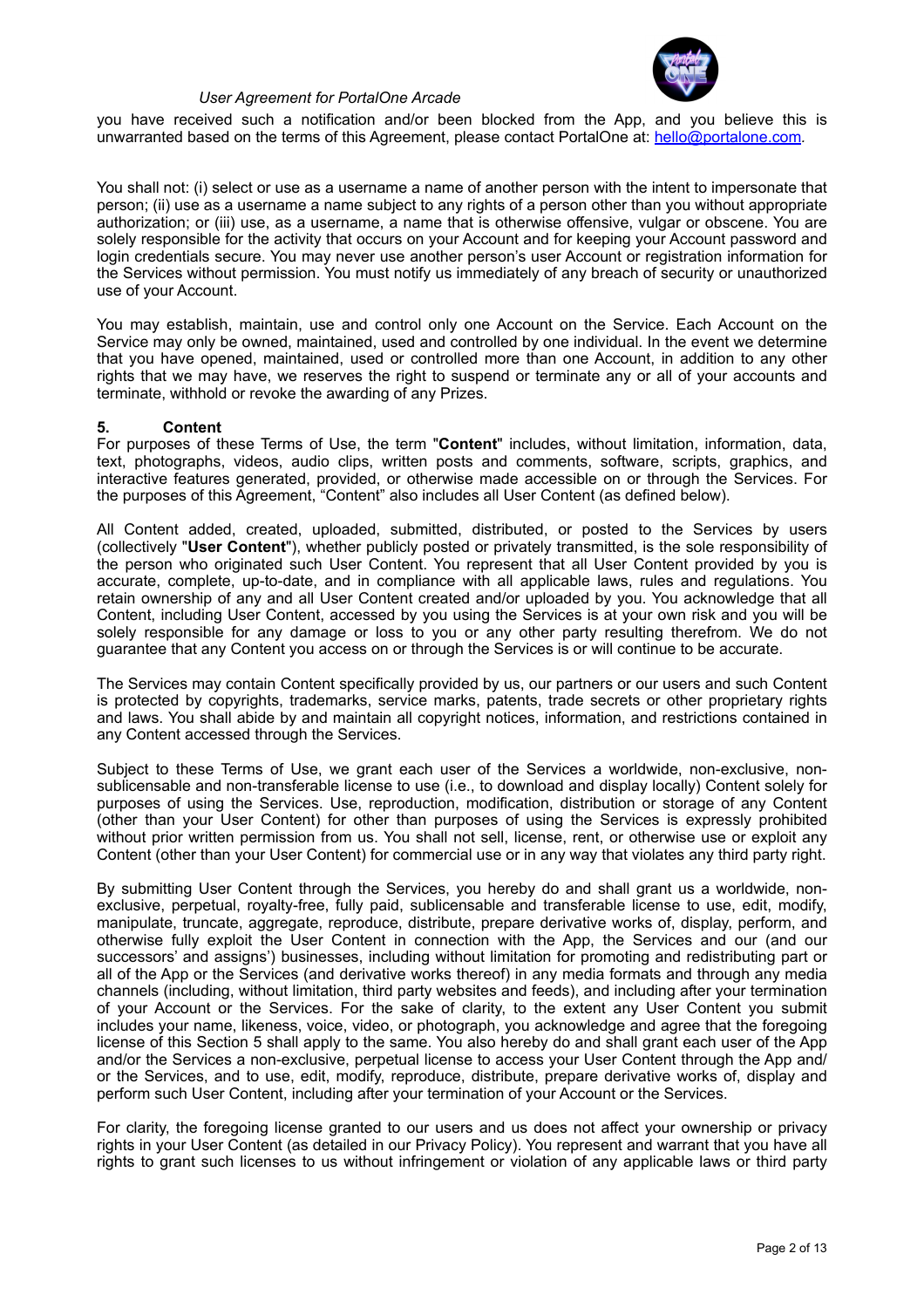

rights, including without limitation, any privacy rights, publicity rights, copyrights, trademarks, contract rights, or any other intellectual property or proprietary rights.

We do not guarantee that any Content will be made available on the App or through the Services. We reserve the right to, but do not have any obligation to, (i) remove, edit or modify or otherwise manipulate any Content in our sole discretion, at any time, without notice to you and for any reason (including, but not limited to, upon receipt of claims or allegations from third parties or authorities relating to such Content or if we are concerned that you may have violated these Terms of Use), or for no reason at all and (ii) to remove or block any Content from the Services.

#### **6. Rules of Conduct**

As a condition of use, you promise not to use the Services for any purpose that is prohibited by these Terms of Use. You are responsible for all of your activity in connection with the Services. Violation of our rules may result in the termination and cancellation of your Account and forfeiture of your winnings.

By way of example, and not as a limitation, you shall not (and shall not permit any third party to) either (a) take any action or (b) upload, download, post, submit or otherwise distribute or facilitate distribution of any Content on or through the Service, including without limitation any User Content, that:

- i.uses the Services for any unauthorized purpose, or in violation of any applicable law, including intellectual property laws;
- ii.you know is false, misleading, untruthful or inaccurate, including, but not limited to, providing inaccurate contact or Account information;
- iii.illicitly manufactures currencies or other benefits by providing inaccurate information, buying or selling such benefits, creating multiple accounts, or other means;

iv.results in the creation or operation of multiple user accounts;

v.enters you into a contest for which you are not eligible, whether by multi-accounting, providing misleading information, masking or altering your IP address, or other means;

vi.results in the sale or transfer of your Account;

vii.is unlawful, threatening, abusive, harassing, defamatory, libelous, deceptive, fraudulent, invasive of another's privacy, tortious, obscene, vulgar, pornographic, offensive, profane, contains or depicts nudity, contains or depicts sexual activity, otherwise violates any law or right of any third party, or is otherwise inappropriate as determined by us in our sole discretion;

viii.constitutes unauthorized or unsolicited advertising, junk or bulk email ("spamming");

ix.contains software viruses or any other computer codes, files, content, or programs that are designed or intended to disrupt, damage, limit or interfere with the proper function of any software, hardware, or telecommunications equipment or to damage or obtain unauthorized access to any system, data, password or other information of ours or of any third party;

x.is designed or intended to obtain password, Account, or private information from any PortalOne user;

- xi.impersonates any person or entity, including any of our employees, representatives, or users;
- xii.promotes or links to affiliate programs, multi-level marketing schemes, sites repurposing existing stories or off-topic content; or

xiii.includes anyone's sensitive personal data.

You shall not (directly or indirectly): (i) decipher, decompile, disassemble, reverse engineer or otherwise attempt to derive any source code or underlying ideas or algorithms of any part of the Services (including without limitation any application), except to the limited extent applicable laws specifically prohibit such restriction, (ii) modify, translate, or otherwise create derivative works of any part of the Services, or (iii) copy, rent, lease, distribute, or otherwise transfer any of the rights that you receive hereunder.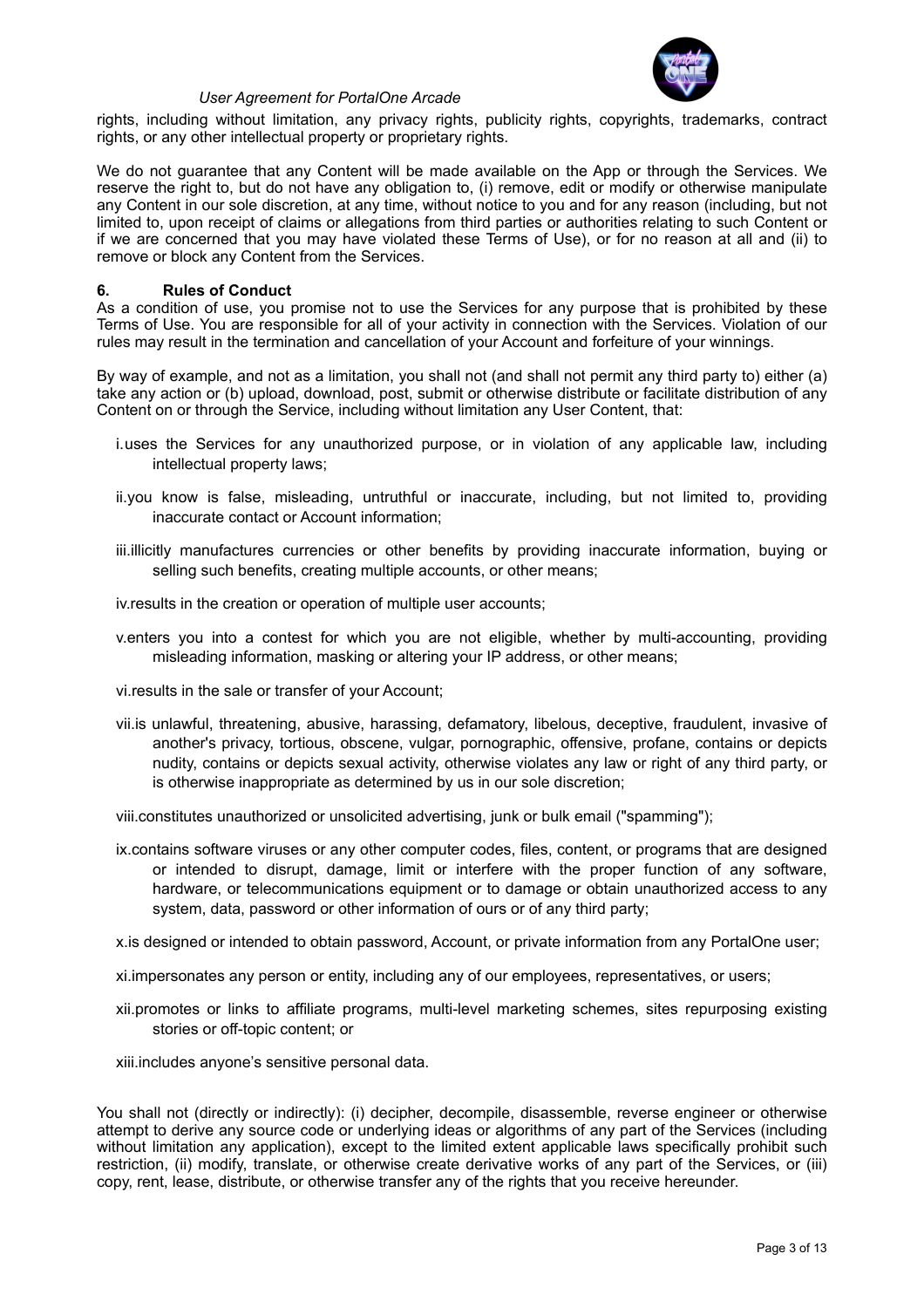

If for any reason the Service is not running as originally planned (e.g., if it becomes corrupted or does not allow the proper usage and processing of entries in accordance with the rules, or if infection by a computer virus, bugs, tampering, unauthorized intervention, actions by users, fraud, technical failures, or any other causes of any kind, corrupts or affects the administration, security, fairness, integrity or proper conduct of the Service), we reserves the right, in our sole discretion, to disqualify any individual implicated in or relating to the cause and/or to cancel, terminate, extend, modify or suspend the Service, and select the winner(s) from all eligible entries. If such cancellation, termination, modification or suspension occurs, notification may be posted in the App or elsewhere in the Services.

## **7. Third-Party Services**

The Services may permit you to link to or otherwise access other websites, services or resources on your device and the Internet, and other websites, services or resources may contain links to or be accessed by the Services or the App. These other resources are not under our control, and you acknowledge that we are not responsible or liable for the content, functions, accuracy, legality, appropriateness or any other aspect of such websites or resources. The inclusion of any such link or access does not imply our endorsement or any association between us and their operators. You further acknowledge and agree that we shall not be responsible or liable, directly or indirectly, for any damage or loss caused or alleged to be caused by or in connection with the use of or reliance on any such content, goods or services available on or through any such website or resource.

#### **8. In-App Purchases**

We may add the opportunity to purchase ("**In App Purchase**") certain virtual items or currencies in the App at a later time. Such In App Purchases will be offered through the app store from which you originally downloaded the App. The Terms of Use (including the Contest Rules) will govern any future Inn App Purchases, in addition to any applicable "in-app" purchase rules and policies that will be made available in the relevant app stores (by the app store provider and/or us).

#### **9. Termination**

We may terminate your access to all or any part of the Services at any time if deemed necessary by us, which may result in the forfeiture and destruction of all information associated with your use of the Services. If you wish to terminate your Account, you may do so by removing the App from your device and following the instructions on the App or through the Services. All provisions of these Terms of Use which by their nature should survive termination shall survive termination, including, without limitation, licenses of User Content, ownership provisions, warranty disclaimers, indemnity and limitations of liability.

## **10. Warranty Disclaimer**

We have no special relationship with or fiduciary duty to you. You acknowledge that we have no duty to take any action regarding which users gain access to the Services; what Content you access via the Services; or how you may interpret or use the Content.

We make no representations concerning any Content contained in or accessed through the Services, and we will not be responsible or liable for the accuracy, copyright compliance, or legality of material or Content contained in or accessed through the Services.

The views and opinions of our hosts and show guests are their own and not necessarily representative of our views and opinions and we assumes no responsibility for the Content, accuracy, or views of or opinions expressed by such hosts.

THE SERVICES AND CONTENT ARE PROVIDED "AS IS", "AS AVAILABLE" AND WITHOUT WARRANTY OF ANY KIND, EXPRESS OR IMPLIED, INCLUDING, BUT NOT LIMITED TO, THE IMPLIED WARRANTIES OF TITLE, NON-INFRINGEMENT, MERCHANTABILITY AND FITNESS FOR A PARTICULAR PURPOSE, AND ANY WARRANTIES IMPLIED BY ANY COURSE OF PERFORMANCE OR USAGE OF TRADE, ALL OF WHICH ARE EXPRESSLY DISCLAIMED. WE, AND OUR DIRECTORS, EMPLOYEES, AGENTS, SUPPLIERS, PARTNERS AND CONTENT PROVIDERS DO NOT WARRANT THAT: (I) THE SERVICES WILL BE SECURE OR AVAILABLE AT ANY PARTICULAR TIME OR LOCATION; (II) ANY DEFECTS OR ERRORS WILL BE CORRECTED; (III) ANY CONTENT OR SOFTWARE AVAILABLE AT OR THROUGH THE SERVICES IS FREE OF VIRUSES OR OTHER HARMFUL COMPONENTS; OR (IV) THE RESULTS OF USING THE SERVICES WILL MEET YOUR REQUIREMENTS. YOUR USE OF THE SERVICES IS SOLELY AT YOUR OWN RISK.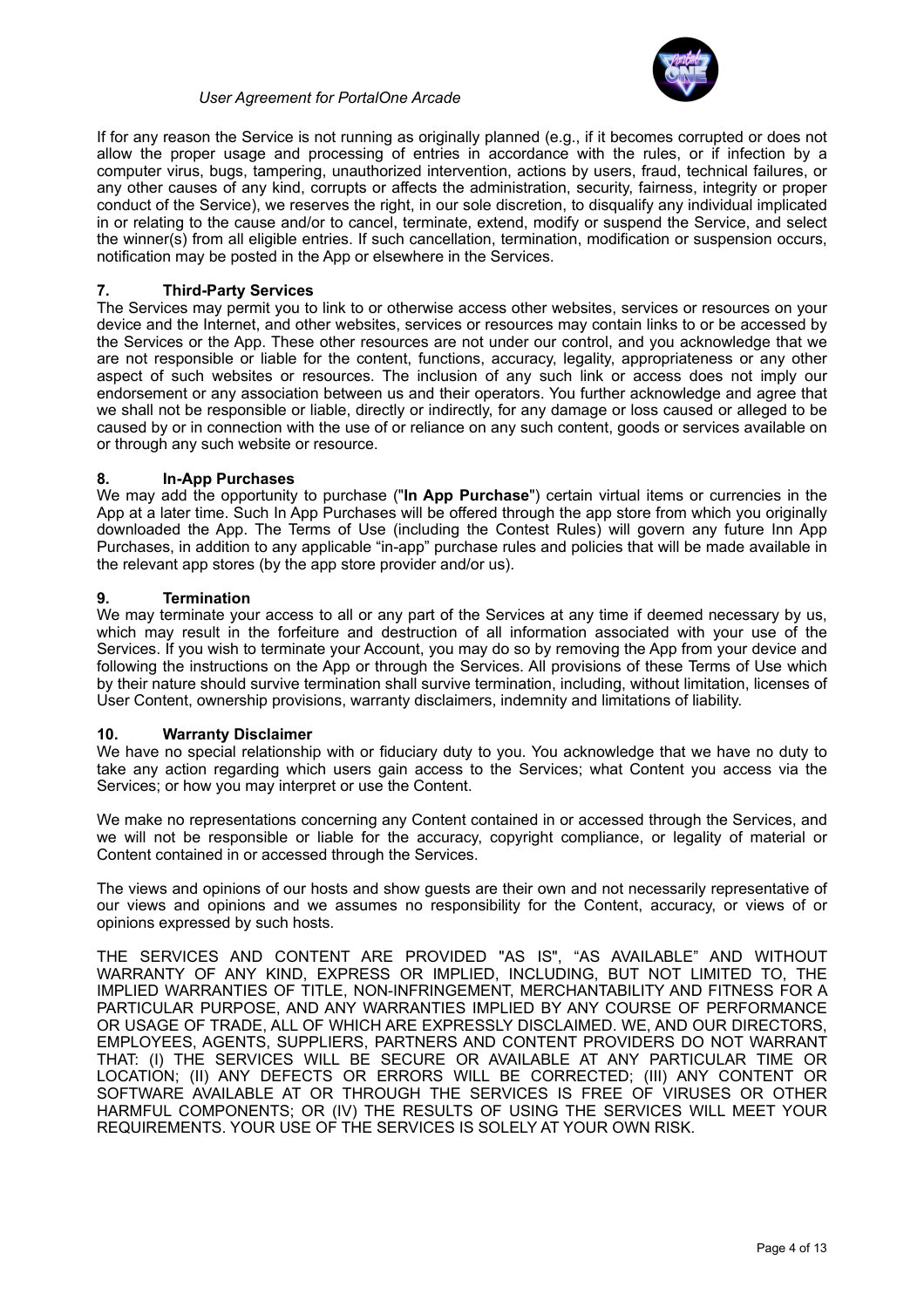

# **11. Indemnification**

You shall defend, indemnify, and hold harmless us, our affiliates and each of our and their respective employees, contractors, directors, suppliers and representatives from all liabilities, claims, and expenses, including reasonable attorneys' fees, that arise from or relate to your misuse of the Services or Content, and otherwise from your violation of these Terms of Use, or infringement by you, or any third party using your Account or identity in the Services, of any intellectual property or other right of any person or entity. We reserve the right to assume the exclusive defense and control of any matter otherwise subject to indemnification by you, in which event you will assist and cooperate with us in asserting any available defenses.

## **12. Limitation of Liability**

IN NO EVENT SHALL WE, NOR OUR DIRECTORS, EMPLOYEES, AGENTS, PARTNERS, SUPPLIERS OR CONTENT PROVIDERS, BE LIABLE UNDER CONTRACT, TORT, STRICT LIABILITY, NEGLIGENCE OR ANY OTHER LEGAL OR EQUITABLE THEORY WITH RESPECT TO THE SERVICES (I) FOR ANY LOST PROFITS, DATA LOSS, COST OF PROCUREMENT OF SUBSTITUTE GOODS OR SERVICES, OR SPECIAL, INDIRECT, INCIDENTAL, PUNITIVE, COMPENSATORY OR CONSEQUENTIAL DAMAGES OF ANY KIND WHATSOEVER (HOWEVER ARISING), (II) FOR ANY BUGS, VIRUSES, TROJAN HORSES, OR THE LIKE (REGARDLESS OF THE SOURCE OF ORIGINATION), OR (III) FOR ANY DIRECT DAMAGES IN EXCESS OF (IN THE AGGREGATE) OF THE GREATER OF NOK 5 000.

#### **13. Governing Law and Jurisdiction**

These Terms of Use shall be governed by and construed in accordance with the laws of Norway, including its conflicts of law rules. You agree that any dispute arising from or relating to the subject matter of these Terms of Use shall be governed by the exclusive jurisdiction and venue of the Oslo District Court.

#### **14. Modification**

We reserve the right to modify or replace any of these Terms of Use, or change, suspend, or discontinue the Services (including without limitation, adding new features, functionality and Contests, and changing the availability of current or future feature, database or Content) at any time after posting a notice in the App or by sending you notice through the Services, via email or by another appropriate means of electronic communication. We may also impose limits on certain features and services or restrict your access to parts or all of the Services without notice or liability. While we will provide reasonable notice of modifications as detailed above, it is also your responsibility to check these Terms of Use periodically for changes and notifications of changes. Your continued use of the Services following notification of any changes to these Terms of Use constitutes acceptance of those changes, which will apply to your continued use of the Services going forward. Your use of the Services is subject to the Terms of Use in effect at the time of such use.

#### **15. Miscellaneous**

These Terms of Use are the entire Agreement between you and us with respect to the Services, including use of the App, and supersede all prior or contemporaneous communications and proposals (whether oral, written or electronic) between you and us with respect to the Services. If any provision of these Terms of Use is found to be unenforceable or invalid, that provision will be limited or eliminated to the minimum extent necessary so that these Terms of Use will otherwise remain in full force and effect and enforceable. The failure of either party to exercise in any respect any right provided for herein shall not be deemed a waiver of any further rights hereunder

We shall not be liable for any failure to perform our obligations hereunder where such failure results from any cause beyond our reasonable control, including, without limitation, mechanical, electronic or communications failure or degradation.

These Terms of Use are personal to you, and are not assignable, transferable or sublicensable by you except with our prior written consent. We may assign, transfer or delegate any of our rights and obligations hereunder without consent.

No agency, partnership, joint venture, or employment relationship is created as a result of these Terms of Use and neither party has any authority of any kind to bind the other in any respect.

Unless otherwise specified in these Term of Service, all notices under these Terms of Use will be in writing and will be deemed to have been duly given when received, if personally delivered or sent by certified or registered mail, return receipt requested; when receipt is electronically confirmed, if transmitted by facsimile or email; or the day after it is sent, if sent for next day delivery by recognized overnight delivery service.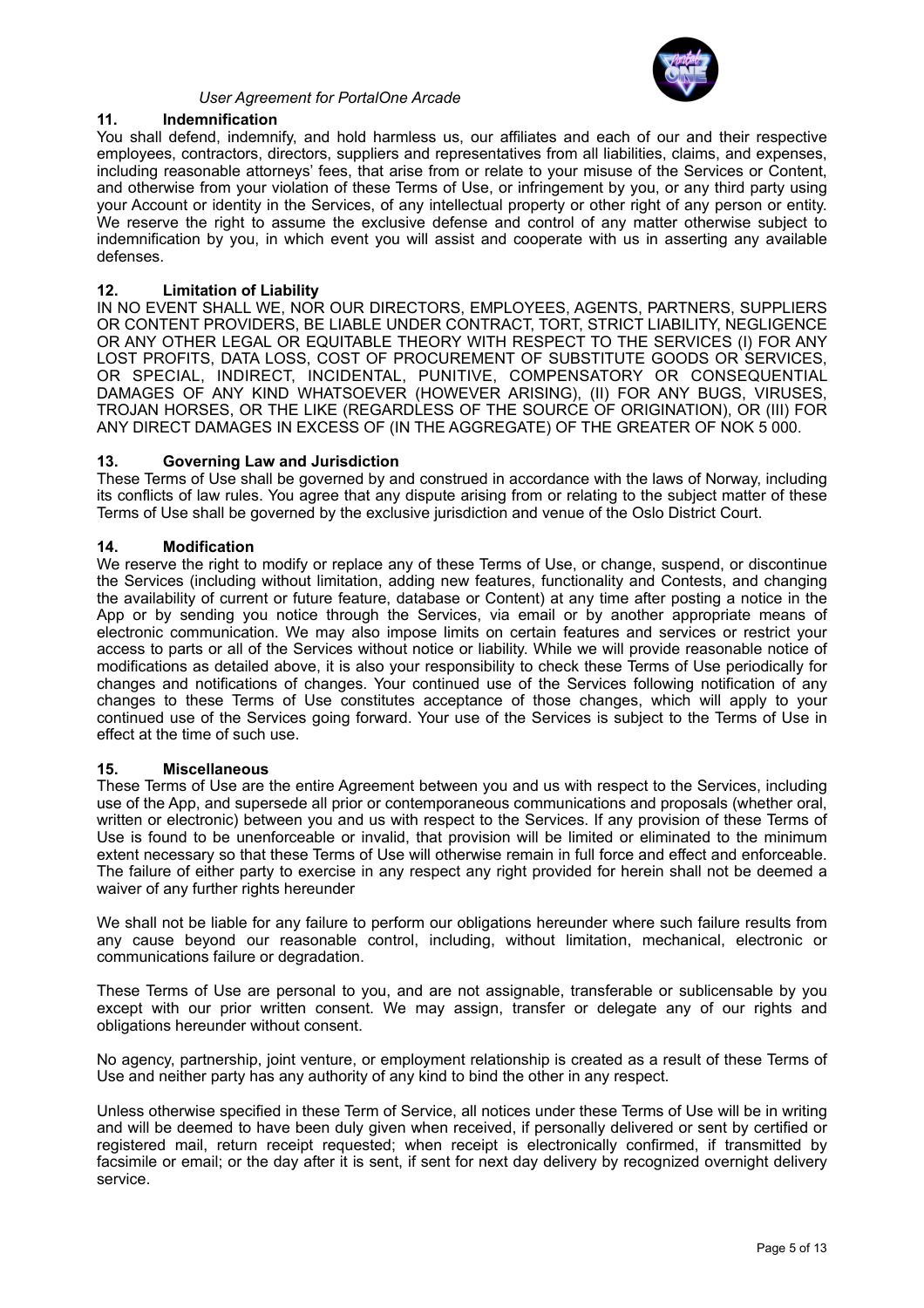

Our failure to enforce any part of these Terms of Use shall not constitute a waiver of our right to later enforce that or any other part of these Terms of Use. Waiver of compliance in any particular instance does not mean that we will waive compliance in the future. In order for any waiver of compliance with these Terms of Use to be binding, we must provide you with written notice of such waiver through one of our authorized representatives.

The App is not sponsored, endorsed, administered by, or associated with Apple Inc. or any of its subsidiaries.

You may contact us at the following address: [hello@portalone.com](mailto:hello@portalone.com)

# **Privacy Policy**

#### **Version: 2.0 – Last updated: 06.11.2020 ([archive\)](https://www.portalone.com/useragreement/archived)**

#### **1. Privacy Policy**

We are PortalOne. We are the controller of personal data that are processed when using the PortalOne application (the "**App**") and the services, features, content or applications offered by PortalOne AS in connection with the App ("**PortalOne**," "**we**", "**us**" or "**our**") (together with the App, the "**Services**").

As a Norwegian company, we adhere to Norwegian privacy law and meet the requirements of applicable laws and regulations within the EU/EEA, including the EUs General Data Protection Regulation (GDPR). In line with our data processing agreements with our data processors (listed in Section  $\vec{r}$ ), we will ensure that your privacy rights and our processing of your personal data are held to the highest standard. We are committed to your privacy and want your personal data to be private and secure.

This Privacy Policy describes the processing of personal data and other information in the App and the Services. This Privacy Policy is together with the Terms of Use and Contest Rules for PortalOne Arcade the agreement between you and us (the "Agreement"), available here on our website [https://](https://www.portalone.com/useragreement) [www.portalone.com/useragreement.](https://www.portalone.com/useragreement)

In short, the Privacy Policy explains:

- Who we are
- Who do we work with to provide the App and to process personal data
- Which personal data will be collected from you and how
- The purposes of collecting your personal data
- Disclosure of personal data to third parties
- Our security measures when processing your personal data
- Your rights as the data subject

#### **2. Definitions**

Capitalized terms in this Privacy Policy have the same definition as in the Agreement.

**PortalOne/we/us/our:** PortalOne AS, org. no. 921 472 471, Tordenskiolds gate 2, 0160 Oslo. If you have any requests concerning your personal data or any queries with regard to this Privacy Policy, please contact us at: [hello@portalone.com](mailto:hello@portalone.com).

**GDPR**: Regulation (EU) 2016/679 of the European Parliament and the Council of 27 April 2016 on the protection of natural persons with regard to the processing of personal data and on the free movement of such data, and repealing Directive 95/46/EC (this regulation is referred to as GDPR which is an abbreviation of the General Data Protection Regulation).

**Personal data**: Any information relating to an identified or identifiable natural persons (for example you as the End User), see GDPR article 4 (1).

**You**: The person using the App and the Services.

#### **3. What Personal Data We Collect and How**

We must process information about you to provide the App and the Services. The personal data we process is collected directly from you or based on your use of the App or Services. We collect different types of personal data depending on how you use the App, but limited to the following categories: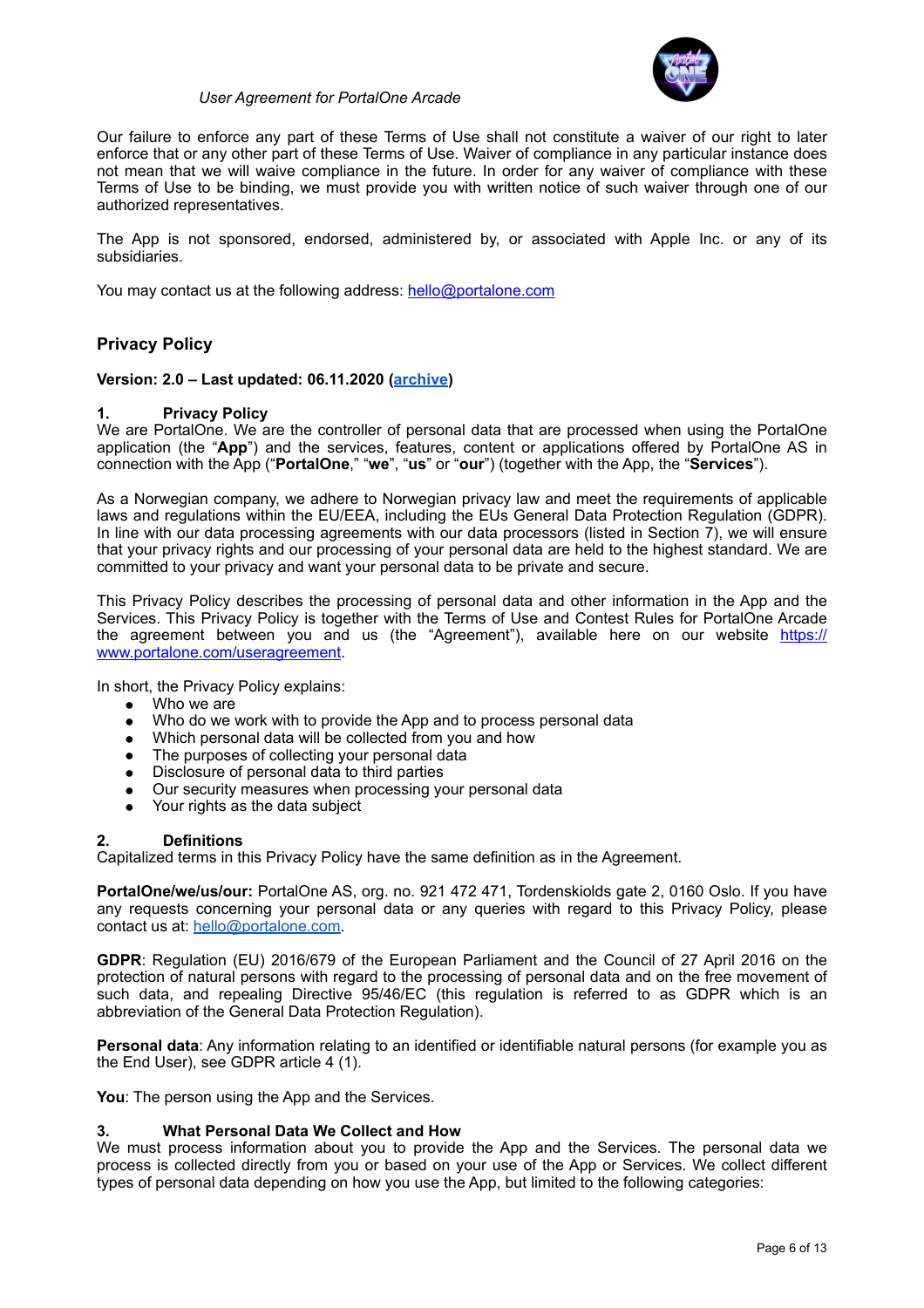

- Mandatory registration data entered into the App by you during installation/registration, including, but not limited to, your name, age, username, e-mail and password.
- Information from your mobile device necessary for the App to download and function, for instance IP-location, operating system and similar details about your device.
- Information entered into the App by you, including, but not limited to, Content, communications, payment information and other information provided by you in/through the App.
- Information related to your gameplay, including, but not limited to, your acquired tokens, your game level, your scores and any prizes you have won.
- Information about your use of the App, including, but not limited to, information about how you use and/or engage with the App, for example the buttons you press, how you interact with various elements of the App, your time spent using the App, etc.

## **Regarding special categories of personal data / sensitive personal data:**

The provision of the App and the Services does not require the processing of special categories of personal data (also known as sensitive personal data). Therefore, we ask that you do not share such data about yourself or others in the App. Such data would for instance be religious beliefs, political opinions, physical or mental health, labor union membership, criminal convictions or offences, ethnic background, sexual history or sexual orientation. If you make such personal data available in the App, we reserve the right to delete such data without further notice.

#### **4. Our Purposes and Legal Basis for Processing**

We process the personal data we have, subject to choices you make, for the purposes described below and based on their attributed legal basis:

| <b>Controller</b> | <b>Purpose</b>                                                                                                                                                                                                                                                                                                                                                                                                                                                                                                                                                                                                                                                                                                                                                                                                                                                                                                | <b>Legal basis</b>                                                                                                                                                                                                                          |
|-------------------|---------------------------------------------------------------------------------------------------------------------------------------------------------------------------------------------------------------------------------------------------------------------------------------------------------------------------------------------------------------------------------------------------------------------------------------------------------------------------------------------------------------------------------------------------------------------------------------------------------------------------------------------------------------------------------------------------------------------------------------------------------------------------------------------------------------------------------------------------------------------------------------------------------------|---------------------------------------------------------------------------------------------------------------------------------------------------------------------------------------------------------------------------------------------|
| <b>PortalOne</b>  | To provide the App<br>Information entered into the App by you and collected from<br>your use of the App will be used to provide the App's<br>functionality as described in the Terms and in the relevant<br>App store and our website, including the provision of<br>notifications and content displayed to you in the App. Some<br>examples of key functions of the App that require the<br>processing of your personal data include:<br>Leaderboards: Your name, username, relevant scores<br>and regional location may be made available to other users<br>of the App if your performance in the Contests grants you a<br>ranking in the international or regional leaderboards.<br>Live chat feature: Content and other communications you<br>enter into the live chat feature will be made available to all<br>other users of the App until it is replaced by another users<br>Content or communications | <b>Agreement:</b> To fulfill<br>the Terms you agreed<br>to when downloading<br>the App, including to<br>provide the App to you<br>as it is described in the<br>Agreement, on our<br>website and in any<br>other communications<br>with you. |
| <b>PortalOne</b>  | To communicate with you<br>Your name and other contact information will be used to<br>contact and communicate with you if you are designated as<br>a winner of a Contest within the app, or if necessary to<br>provide necessary information concerning the App and to<br>provide support or other responses to you.                                                                                                                                                                                                                                                                                                                                                                                                                                                                                                                                                                                          | Agreement: To fulfill<br>the Terms you agreed<br>to when downloading<br>the App, including to<br>provide the App to you<br>as it is described in the<br>Agreement, on our<br>website and in any<br>other communications<br>with you.        |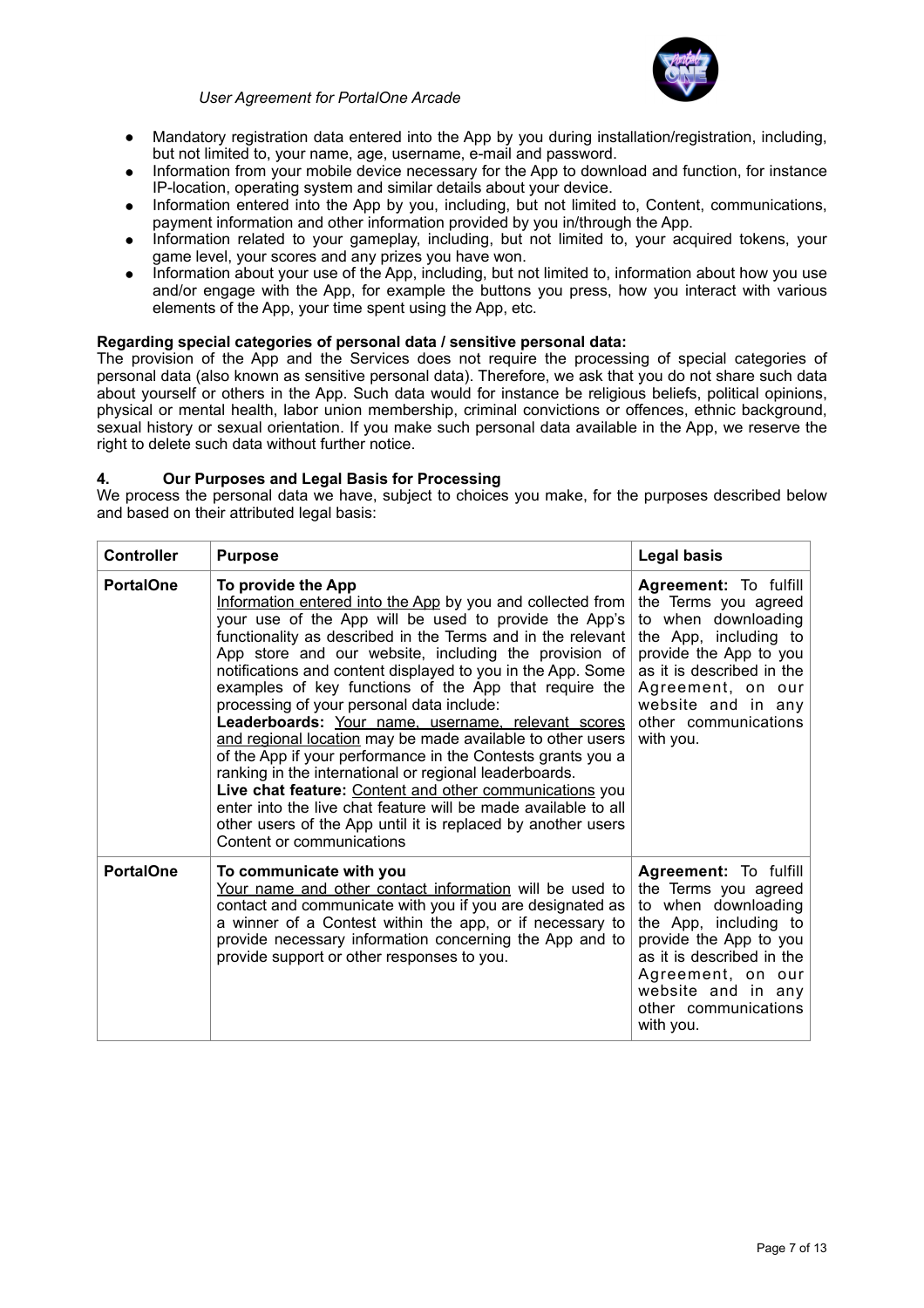

| <b>PortalOne</b> | <b>Preventing illegal activity</b><br>We may use information about you (both entered into the<br>App and generated from your usage) to prevent illegal<br>activity, fraud or similar, including to detect and prevent<br>breaches of the Agreement, as well as to ensure the<br>technical stability and security of the App. For instance we<br>may use your age to verify whether you are eligible to enter<br>into Contests or win Prizes. | Agreement and<br>Legitimate interest: To<br>fulfill the Agreement<br>with you. To the extent<br>our processing falls<br>outside the scope of the<br>Agreement, it is based<br>on our legitimate<br>interest in preventing<br>illegal activity, breaches<br>of the Terms of Use and<br>providing a secure and<br>stable App.       |
|------------------|----------------------------------------------------------------------------------------------------------------------------------------------------------------------------------------------------------------------------------------------------------------------------------------------------------------------------------------------------------------------------------------------------------------------------------------------|-----------------------------------------------------------------------------------------------------------------------------------------------------------------------------------------------------------------------------------------------------------------------------------------------------------------------------------|
| <b>PortalOne</b> | Anonymous statistics and analytics<br>We will process your personal data submitted by you in the<br>App or generated based on your use of the App for the<br>purpose of creating/generating statistics, anonymized<br>usage data and usage reports. The result is fully<br>anonymised big data.<br>Once anonymised, the data is no longer considered<br>personal data and is no longer subject to the GDPR.                                  | Legitimate interest:<br>Our legitimate interest<br>in analyzing and<br>evaluating the use of<br>the App and relevant<br>services, with the<br>purpose of improving<br>the Apps functionality<br>and security, the<br>Services and user<br>experience as well as<br>to help discover illegal<br>activity or technical<br>problems. |
| <b>PortalOne</b> | <b>Product research and development</b><br>We will process your personal data submitted by you to the<br>App or generated based on your use of the App to develop,<br>test and improve the App and the Services, including by<br>conducting surveys and research, and testing and<br>troubleshooting new services and features.                                                                                                              | Legitimate interest:<br>Our legitimate interest<br>in improving the App<br>and the related<br>Services by making a<br>better and more secure<br>product.                                                                                                                                                                          |

# **5. Processing by Others and for Other Purposes**

*User Agreement for PortalOne Arcade* 

Other parties may also process some of the personal data obtained from your use of the App, subject to choices you make, for the purposes described below and based on their attributed legal basis. There may be other relevant third parties not listed below, for more information, use the contact point in section 2.

| <b>Controllers:</b> | <b>Purpose:</b>                                                                                                                                                                                                                                                                                                                                                                                                   | More info:                                                                                                          | Legal basis:                                                                                         |
|---------------------|-------------------------------------------------------------------------------------------------------------------------------------------------------------------------------------------------------------------------------------------------------------------------------------------------------------------------------------------------------------------------------------------------------------------|---------------------------------------------------------------------------------------------------------------------|------------------------------------------------------------------------------------------------------|
| Google Inc.         | We do not directly share<br>personal data with<br>Google Inc., but in order<br>to download and use the<br>App from an android<br>device, you must make<br>some personal data<br>available to Google<br>through the use of<br>Google's services such<br>as GooglePlay. Google<br>handles App Distribution,<br>InApp purchase and<br>crash reports. Also user<br>overview of winners for<br>distribution of prizes. | For more information on Google<br>Inc.'s privacy, please visit https://<br>policies.google.com/privacy?<br>hl=en-US | The legal basis<br>for<br>this<br>processing<br>exists between<br>Google Inc.<br>and the end<br>user |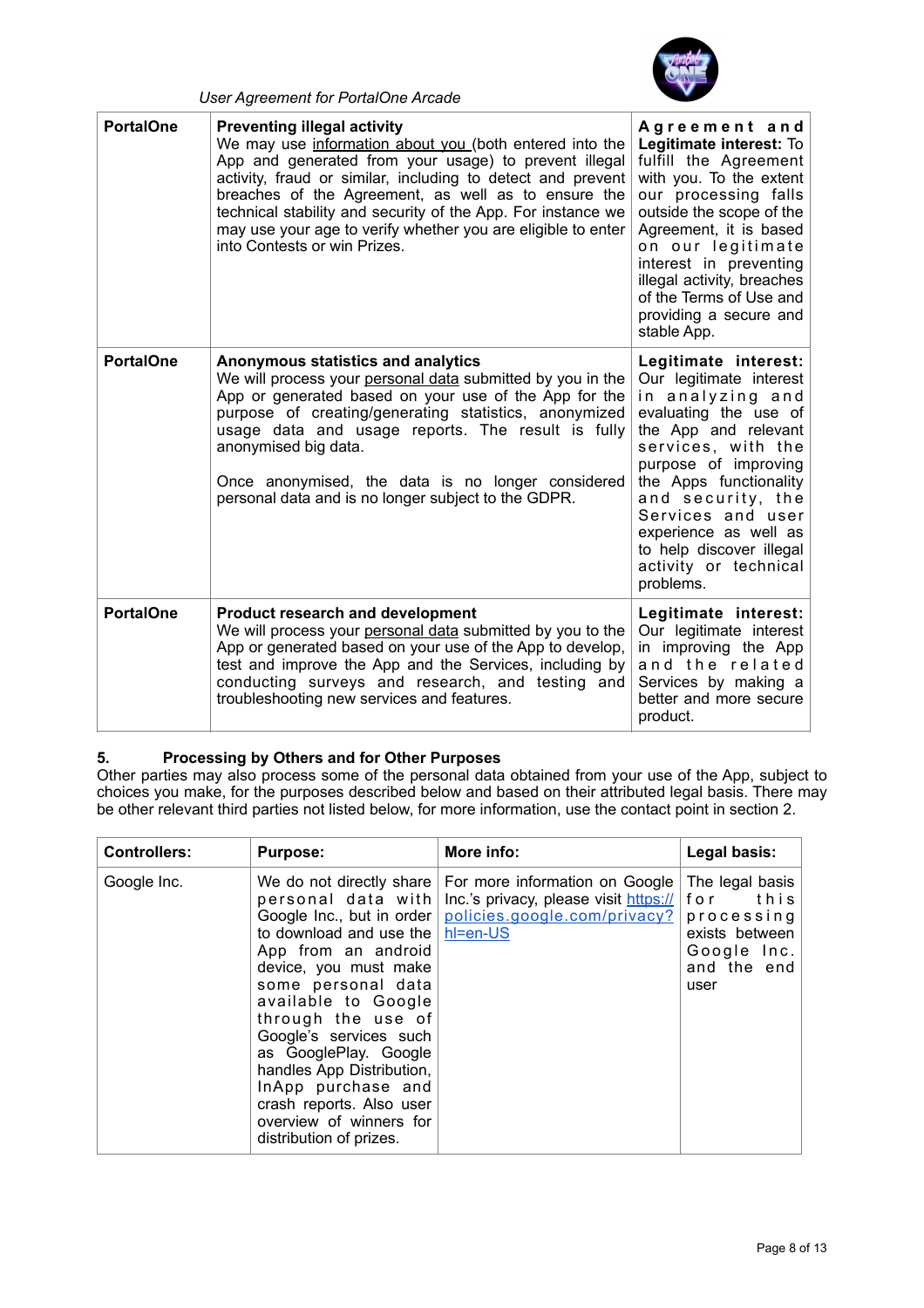

| Apple Inc. | download and use the $HT210584$<br>App from an Apple<br>device, you must make<br>some personal data<br>available to Apple<br>through the use of<br>Apple's services such as<br>the App Store. Handling<br>App Distribution, InApp<br>purchase and crash<br>reports. | We do not directly share   For more information on App   The legal basis  <br>personal data with Apple Stores privacy, please visit $for$ this<br>$Inc.,$ but in order to https://support.apple.com/en-us/ processing | exists between<br>Apple Inc. and<br>the end user |
|------------|---------------------------------------------------------------------------------------------------------------------------------------------------------------------------------------------------------------------------------------------------------------------|-----------------------------------------------------------------------------------------------------------------------------------------------------------------------------------------------------------------------|--------------------------------------------------|
|------------|---------------------------------------------------------------------------------------------------------------------------------------------------------------------------------------------------------------------------------------------------------------------|-----------------------------------------------------------------------------------------------------------------------------------------------------------------------------------------------------------------------|--------------------------------------------------|

# **6. Disclosure of Data to Third Parties**

Except in the instances described in this Privacy Policy, we do not disclose collected personal data to third parties. We may disclose anonymous statistics and analytics from the App to our partners.

# **7. Storage and Personal Data Deletion**

# **7.1. Our Processors and Sub-processors**

A processor is a company that collects, stores, analyzes or by other means processes personal data on behalf of and by instruction from us. All personal data is stored and otherwise processed by our data processor(s) and their sub-processor(s), as listed below:

| <b>Name processors:</b>              | Subject matter of the<br>processing:                                                                                                                                                                                                 | More info:                                                                                                                                                                                                                                                                                                                                                                                                                        | <b>Website:</b>             |
|--------------------------------------|--------------------------------------------------------------------------------------------------------------------------------------------------------------------------------------------------------------------------------------|-----------------------------------------------------------------------------------------------------------------------------------------------------------------------------------------------------------------------------------------------------------------------------------------------------------------------------------------------------------------------------------------------------------------------------------|-----------------------------|
| Web<br>Amazon<br><b>Services</b>     | All data, including<br>personal data, from the<br>App and the Services is<br>processed by Amazon<br>Web Services (our data<br>processor) and their sub-<br>processor(s) as listed<br>below.                                          | All personal data is stored and<br>processed within the EU/EEA on<br>servers located in the region<br>Amazon Web Services defined<br>as EU West 1 Europe (Ireland).                                                                                                                                                                                                                                                               | https:<br>aws.amazon.com/   |
| Microsoftl<br>Corporation<br>company | Playfab Inc., a All data, including<br>personal data, from the<br>App and the Services is<br>processed by Playfab<br>Inc. (our data processor)<br>their<br>and<br>$s$ ub-<br>processor(s) as listed<br>below.                        | Personal data is transferred to<br>and stored in the USA. Playfab is<br>a company within the Microsoft<br>Corporation.                                                                                                                                                                                                                                                                                                            | playfab.com                 |
| GameAnalytics                        | Creating statistics,<br>analytics and other<br>anonymous data based<br>on App use and game<br>play. The anonymous<br>data is created for us,<br>but may also be used by<br>GameAnalytics for<br>analytics and marketing<br>purposes. | GameAnalytics' services are<br>hosted by Amazon Web Services<br>and Google.<br>For any other sub-processors<br>GameAnalytics has entered into<br>EU standard contractual clauses<br>called SCC (to learn more about<br>EU standard contractual clauses,<br>please visit https://ec.europa.eu/<br>info/law/law-topic/data-<br>protection/international-<br>dimension-data-protection/<br>standard-contractual-clauses-<br>scc en). | https:<br>gameanalytics.com |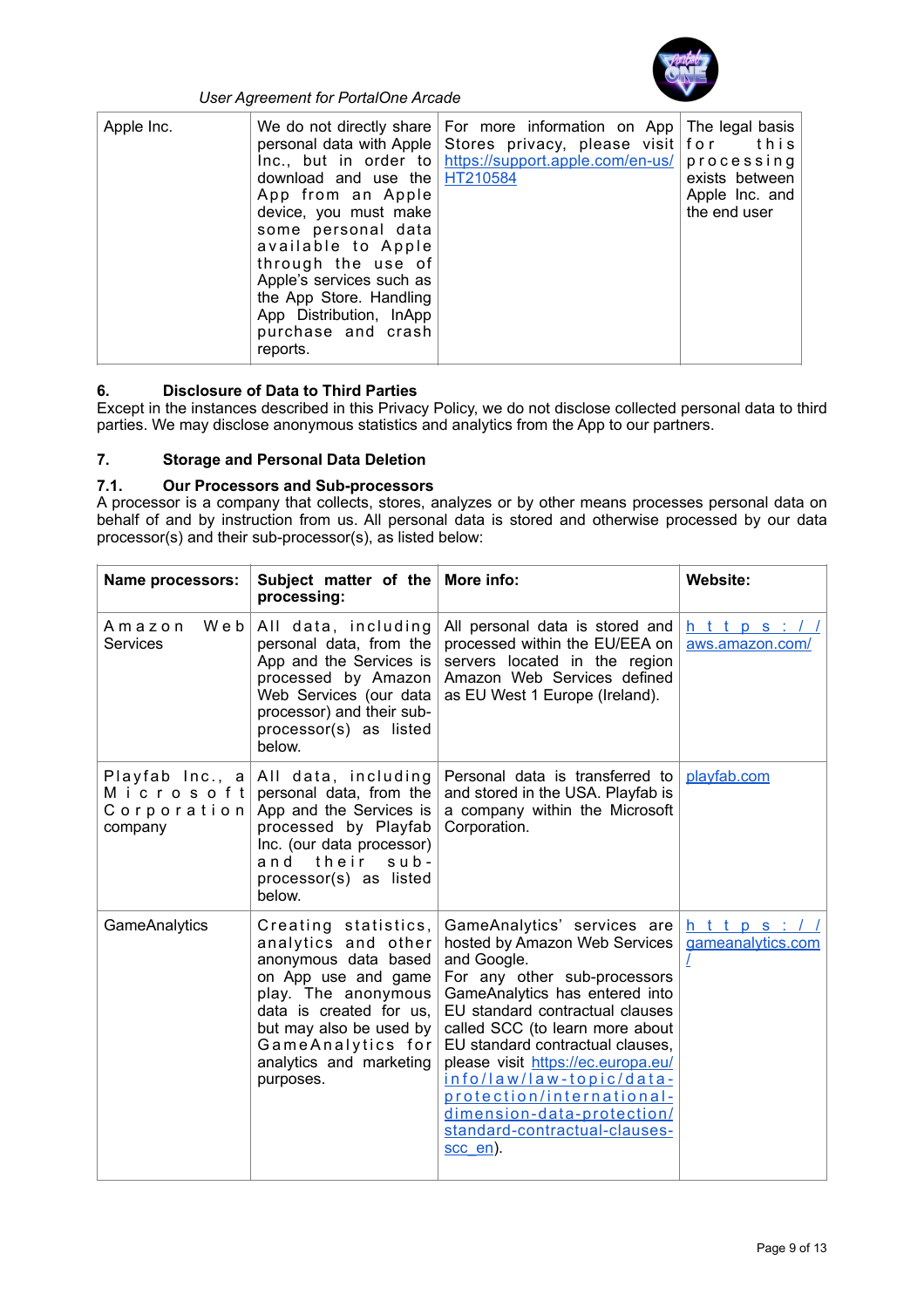

#### **7.2. Retention**

Upon your request or otherwise when the personal data we have collected is no longer necessary for the purposes described above, the personal data about you will be erased.

Personal data related to an account will be erased no later than 5 years after an account has been inactive or the Agreement for other purposes has been terminated. A user account and personal data related to that account will also be deleted immediately upon request from the user. Backups will be retained in order to better detect and prevent illegal activity, but will be deleted automatically after 3 years. Backups are mostly made up of pseudonymised data and individuals are very rarely directly identifiable. Statistical data and usage reports are anonymized data and are therefore no longer considered personal data. Such data cannot be traced back to you and will therefore not be deleted.

#### **8. Your Rights**

This Privacy Policy is adherent to Norwegian law and falls under Norwegian jurisdiction. As such, you are entitled to certain rights. Please refer to the contact details provided in Section 2 if you wish to make use of or need assistance regarding the rights listed below.

Consent: To the extent our processing of your personal data relies on your consent, you may withdraw said consent at any time, by contacting us using the email stated in Section 2. The withdrawal of consent does not affect the legality of our processing of your personal data based on the consent before it was withdrawn.

Access: You can at any time request access to the personal data relating to you. You can also request information about how we collect personal data at any time.

Erasure: You can at any time request that we erase personal data relating to you that we have collected, provided that the personal data are no longer necessary for our processing, our processing is unlawful, you withdraw your consent or you rightfully object to our processing. Under these conditions, we will delete your personal data without undue delay, unless we are required by applicable laws to keep storing your personal data.

Rectification: You can at any time request that we rectify any incorrect personal data relating to you that we have collected.

Objections: You may likewise request a restriction of the processing of your personal data or object to the processing of your personal data, but this may affect your user experience in the App. For our processing activities that are based on our legitimate interests, you may object to such processing on grounds relating to your particular situation, by contacting us using the email stated in Section 2.

Data Portability: In the event that our collection and processing of your personal data is based on automatic means and our legal basis is your consent or an agreement with you, you may request that the personal data concerning you and which you have provided us with, be transmitted to you or to another data controller in a structured, commonly used and machine-readable format .

Complaints: You have the right to lodge complaints with the Norwegian Data Protection Authority (Datatilsynet) or other relevant Data Protection Authority if you are a resident in another country in the EU or EEA.

#### **9. Security**

We have implemented appropriate technical and organizational security measures to ensure that our processing of data is secure, whether it is your personal data or other data.

Our organizational measures consist of established internal control systems and routines that all personnel that are authorized to process data on our behalf must abide by. We have also entered into data processor agreements in accordance with the GDPR with all our subcontractors, which process personal data on our behalf. We furthermore require that these subcontractors implement appropriate technical and organizational security measures.

Our technical security measures help ensure that data are kept secure. We have also implemented measures to ensure the ongoing confidentiality, integrity, availability and resistance of our processing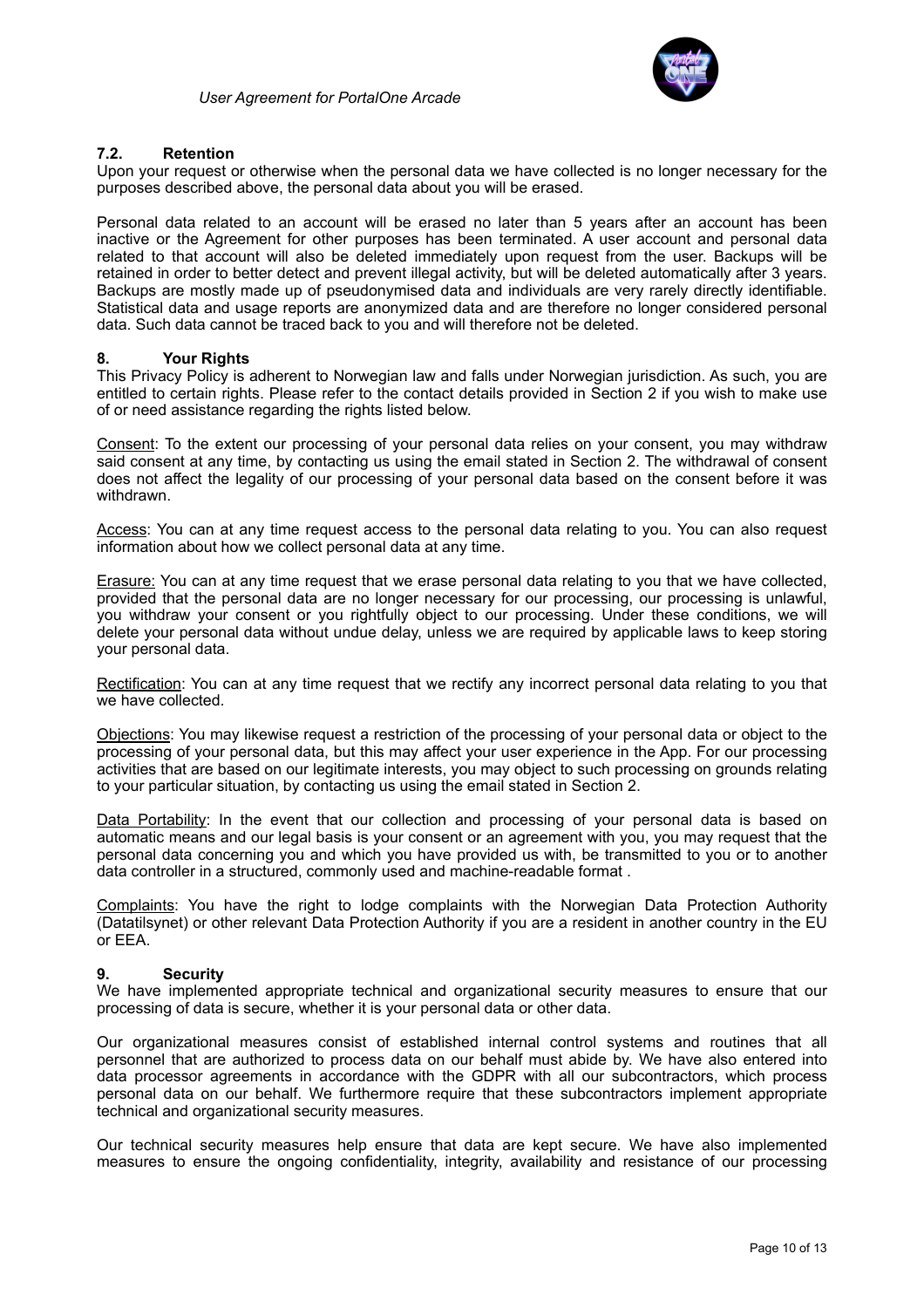

systems. These systems and services are regularly tested and assessed to evaluate the effectiveness of our implemented measures.

# **Contest Rules**

#### **Version: 2.0 – Last updated: 06.11.2020 ([archive\)](https://www.portalone.com/useragreement/archived)**

#### **1. Contest Rules**

These Contest Rules are together with the Terms of Use and Privacy Policy the Agreement for your use of PortalOne Arcade including the App and Services (as defined therein), which constitutes a legally binding terms and conditions for your use of the App and the Services, including the participation in any contest made available in the App (a "**Contest**"). By downloading and using the App, you acknowledge that any use of the App, including entering into Contests, is subject to the Terms of Use and the Privacy Policy.

The Contests are not sponsored, endorsed, administered by, or associated with Apple Inc. or its subsidiaries or affiliates.

#### **2. Eligibility to Enter into Contests**

Subject to these Contest Rules, the Contest is open to individual persons who are eligible to use the App, as detailed in the Terms of Use. To be eligible to receive a Prize (as defined below), the information associated with the user's account must be true and accurate. The information associated with the user's account must identify the actual user into the Contest.

In order to facilitate the delivery of a Prize, we may attempt to contact the winner using the contact information provided during account registration. If we cannot get in contact with the winner using that contact information, the winner may forfeit his/her Prize. Certain Contests are only open to residents of specific countries. Any person that enters into a Contest that he/she is not eligible to enter will not be entitled to win a Prize in that Contest.

Our employees, agents, and contractors, and our respective parents, affiliates, subsidiaries, and advertising and promotion agencies and any other entity involved in the development or administration of this Contest, are not eligible to win Contests.

We reserve the right to verify a user's eligibility before, during, or after the Contest.

It is your responsibility to comply with the contest laws of your country/jurisdiction. You acknowledge that certain countries/jurisdictions have laws regarding Contests that may prevent us from making certain Contests available to you and awarding you your Prize. If you are a winner and this happens to be the case with your country/jurisdiction, you acknowledge that you will not be entitled to receive any Prize at all from us.

#### **3. Entry Period**

We will announce Contests through the App from time to time. The announcement will indicate the type of Contest we are offering. Contests include 24 hour tournaments and season tournaments. You may join a Contest while it is live. We reserve the right to cancel Contests, in our sole discretion, if deemed necessary by us.

#### **4. Important Game Design Elements**

**24-Hour Tournaments:** A 24-Hour Tournament allows users to play and submit their scores to compete for Prizes and ranking on our leaderboards. Users can enter 24-Hour Tournaments by pressing the "Play" button in the App´s main screen, followed by pressing the "Play"-button in the bottom-right corner of the screen. To enter this mode the user will have to use one - 1 – Token. For each Token, users can play for 60 seconds and afterwards submit their highest score to the leaderboard. The total score for each user will be the sum total of the player's five - 5 – highest scores.

**Friends:** Users have the option of adding other users as Friends by sending Friend requests. These requests can be accepted or rejected by the recipient. When a Friend request has been accepted by the recipient, the Friend user's score is easier to find on the leaderboard through friend filters, and it is possible to Challenge this user with a 60 second game. By clicking on the "Challenge" button visible on the Friend user's profile, the Friend Challenge game will launch on the App. Once the game is completed,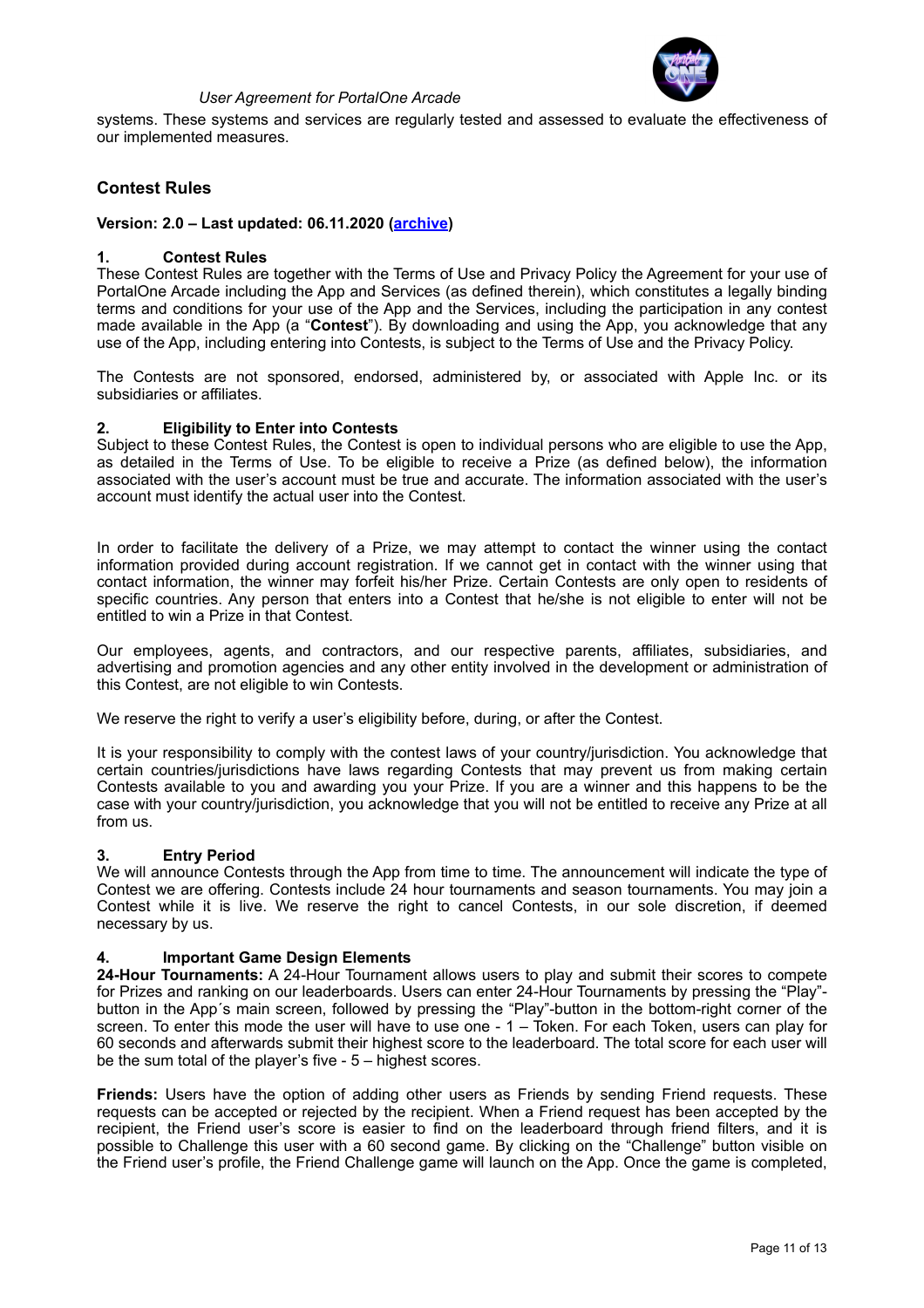

this score will be forwarded as a Challenge to the other user, who will then be able to complete the Challenge. A user may be awarded for a maximum of 10 Friend Challenges 24-Hour Tournament.

**Tokens:** Tokens are the main currency in the App, and can be acquired through a number of different means. Users can spend Tokens to participate in Contests within the App, including the 24-Hour Challenges. Every user will be attributed fifty – 50 – Tokens upon registration.

**Tickets:** Users can collect Tickets, which is another currency in the App. As with Tokens, Tickets can be collected in a number of ways, which might be subject to change.

#### **Prizes**

The winner of each Contest, upon completion of all verifications and obligation requirements described in these Contest Rules, will receive a prize, determined in our sole discretion (the "**Prize**"). We will distribute prizes according to the Contest Rules and, if applicable, any Contest specific rules, which may be determined by us or our affiliates (including, but not limited to, sponsors of the App or a Contest).

In certain instances involving larger Prizes, at our sole discretion, you will be contacted directly to receive it by a mutually agreeable method and payment will be subject to a confirmation of the winner's eligibility to receive a Prize.

Any entry by any user that does not comply with the Terms of Use (including these Contest Rules) will be disqualified.

We will only issue a Prize to the individual identified in the account information for the winning account. We will use your account information to contact and verify winners in accordance with our Privacy Policy. Out of date or incorrect account information at the time you enter a Contest may disqualify you from receiving a Prize. Failure to provide valid, working contact information in connection with your account may result in termination of that account and forfeiture of any Prizes awarded.

We expressly reserves the right to disqualify any entries that we believe in good faith are generated by an automated means or scripts or violates any of these Contest Rules or the Terms of Use. Entries generated by script, macro or other automated means are void.

Our decisions are final and binding with respect to all matters related to the Contest. In no event shall we be obligated to award any Prizes other than the Prize specified in these Contest Rules. The Prize is not assignable and not transferable and no substitutions are permitted. In addition, if the Prize is unable to be fulfilled to the winner due to any applicable law, rule or regulation, or if the winner cannot claim the Prize for any reason, then we reserve the right to not award the Prize at all. The winner shall be responsible and liable for all taxes on the value of the Prize. Winners shall provide us with accurate information regarding their identity and country of residence.

You, not we, are responsible for filing and paying applicable taxes on any winnings (Prizes or others).

#### **5. Prize Selection**

The Contests will be conducted under our supervision. Our decisions are final and binding in all matters relating to the Contest. The winner will be notified in the App or by email; provided, however, that we reserve the right to determine an alternate method of notification. The winner must cash-out the Prize within 90 days after notification. A Contest winner's failure to cash-out the Prize within the specified 90 days may be considered as a Contest winner's forfeiture of the Prize and we may, at our option and sole discretion, choose not to award the Prize at all. If a user is found to be ineligible, we may, at our option and sole discretion, choose not to award the Prize at all.

At present, you can win Prizes in the Contest by:

- 1. Becoming a Tournament Champion by achieving the highest score in a 24H Tournament;
- 2. Achieving the highest single score during a live show final ("In it to win it"); or
- 3. Being randomly chosen as a Lucky Winner amongst all users participating during a tournament. While playing in the PortalOne app, it is possible for players to be selected for such prizes, which are generally selected randomly among the players. The selection will be made among players appearing on the leaderboard at the time of selection.
- 4. Becoming Season Ticket Winner. This is based on a random draw amongst users with Tickets. The more Tickets a user has, the bigger the chances of winning.